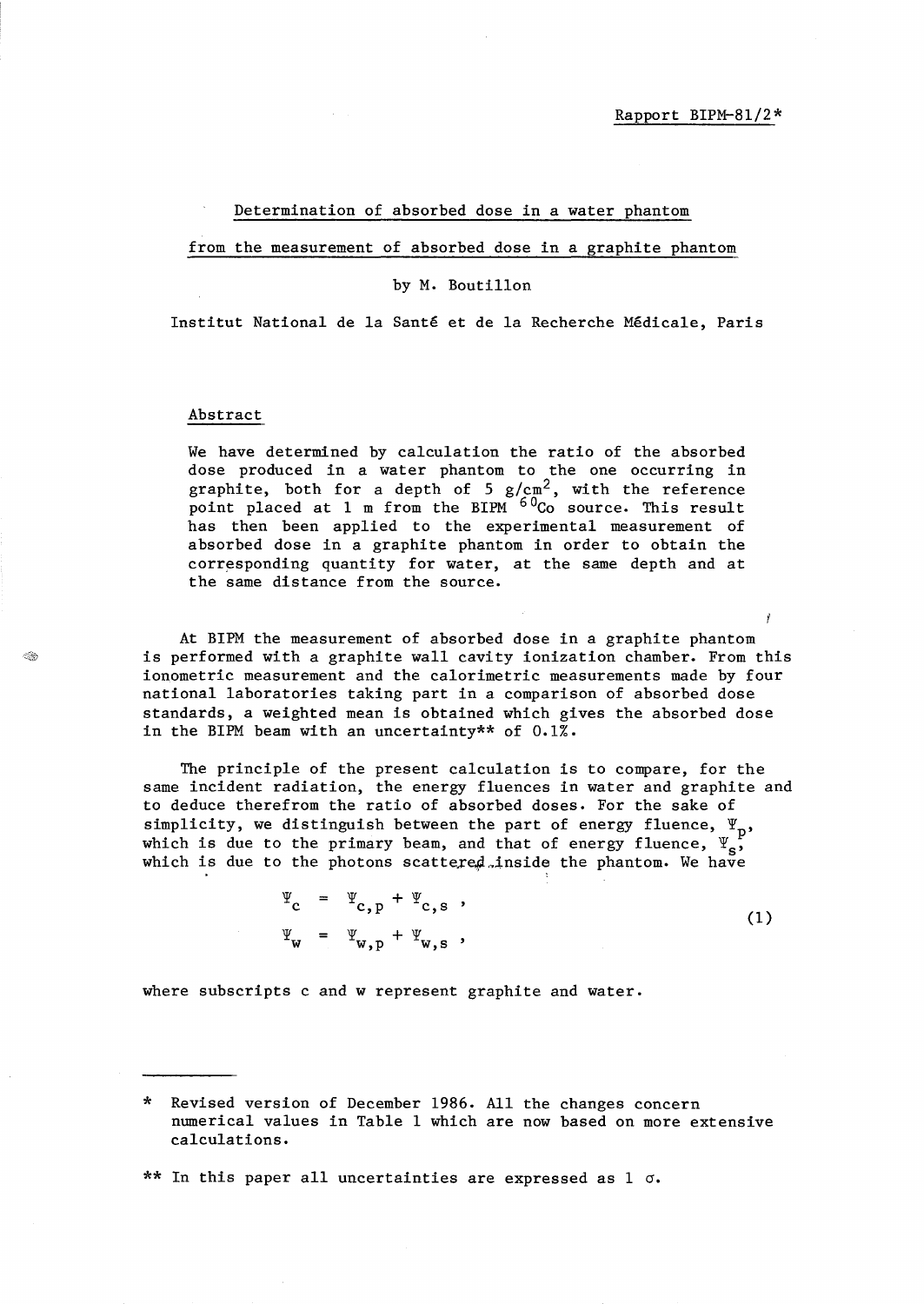The primary beam consists of all photons incident on the phantom. It includes the direct photons coming from the  $60<sub>CO</sub>$  source and all the photons that are scattered inside the source itself and its environment. For the BIPM primary beam, the energy fluence of these scattered photons amounts to 19% of the unscattered ones.

If  $\Psi_0$  is the energy fluence of the primary beam at the distance z from the source in the absence of a phantom, we have for the two parts of the energy fluence in the phantom, at the same distance z,

$$
\Psi_{\mathbf{w},\mathbf{p}} = \Psi_{\mathbf{o}} \exp[-(\mu/\rho)_{\mathbf{w}} \mathbf{d}],
$$
\n
$$
\Psi_{\mathbf{c},\mathbf{p}} = \Psi_{\mathbf{o}} \exp[-(\mu/\rho)_{\mathbf{c}} \mathbf{d}],
$$
\n(2)

where d is the depth in the phantom, and  $(\mu/\rho)_{\rm w}$  and  $(\mu/\rho)_{\rm c}$  are the mass attenuation coefficients for water and carbon. These values are calculated for the primary beam spectrum from Hubbell's tables  $|1|$ . The kermas due to the primary beam are given from (2) by

$$
K_{w, p} = (\mu_{tr}/\rho)_{w} \Psi_{o} exp[-(\mu/\rho)_{w} d],
$$
  
\n
$$
K_{c, p} = (\mu_{tr}/\rho)_{c} \Psi_{o} exp[-(\mu/\rho)_{c} d],
$$
\n(3)

where  $(\mu_{\text{tr}}/\rho)$  are the mass energy transfer coefficients.

The fraction of absorbed dose due to the primary beam can be deduced from the kerma by the relations

$$
D_{w, p} = K_{w, p} \left[ 1 + (\mu + \frac{2}{z}) \overline{r x_{p}} \right]_{w} (1 - g_{p})_{w},
$$
  
\n
$$
D_{c, p} = K_{c, p} \left[ 1 + (\mu + \frac{2}{z}) \overline{r x_{p}} \right]_{c} (1 - g_{p})_{c},
$$
\n(4)

where g is the fraction of the electron energy lost in bremsstrahlung and the term in brackets stems from the energy dissipation of the electrons.  $x_p$  is the first moment of the dissipation function for the electrons set in motion by the primary beam photons and r is their mean range. The quantity  $\overline{r} \overline{x_n}$  is the mean for the electron spectrum. For more details, see eq. (33) of reference  $[2]$ .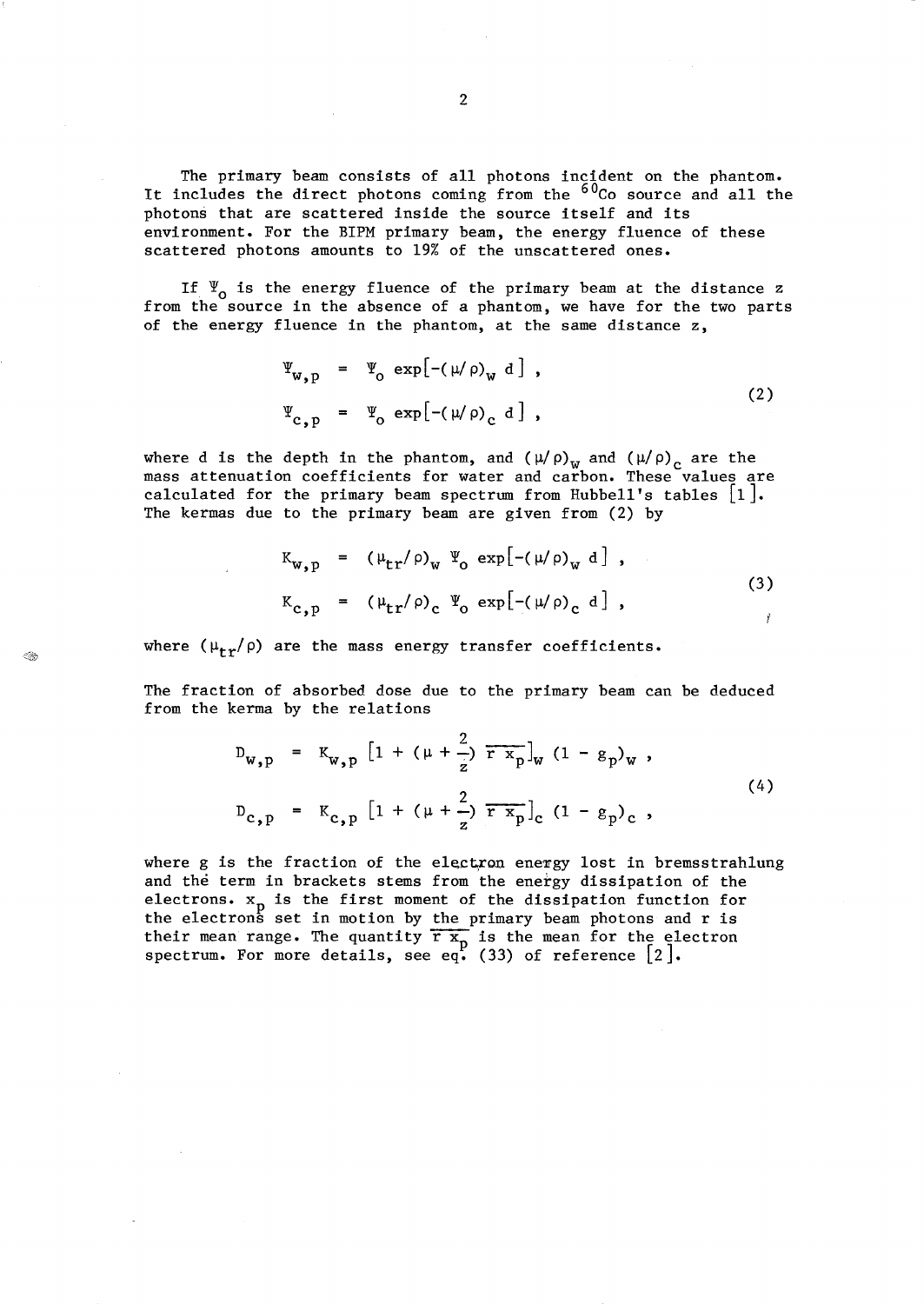For the photons scattered inside the phantom, we have calculated by the Monte Carlo method the ratio R of the kerma due to the scattered photons to that due to the primary ones, i.e.

$$
R_{w} = \frac{K_{w,s}}{K_{w,p}},
$$
  
\n
$$
R_{c} = \frac{K_{c,s}}{K_{c,p}}.
$$
 (5)

These calculations were made taking into account the scattered radiation present in the incident beam. Fig. 1 shows the values of  $R_w$ and  $R_c$  as a function of the depth in the phantom.



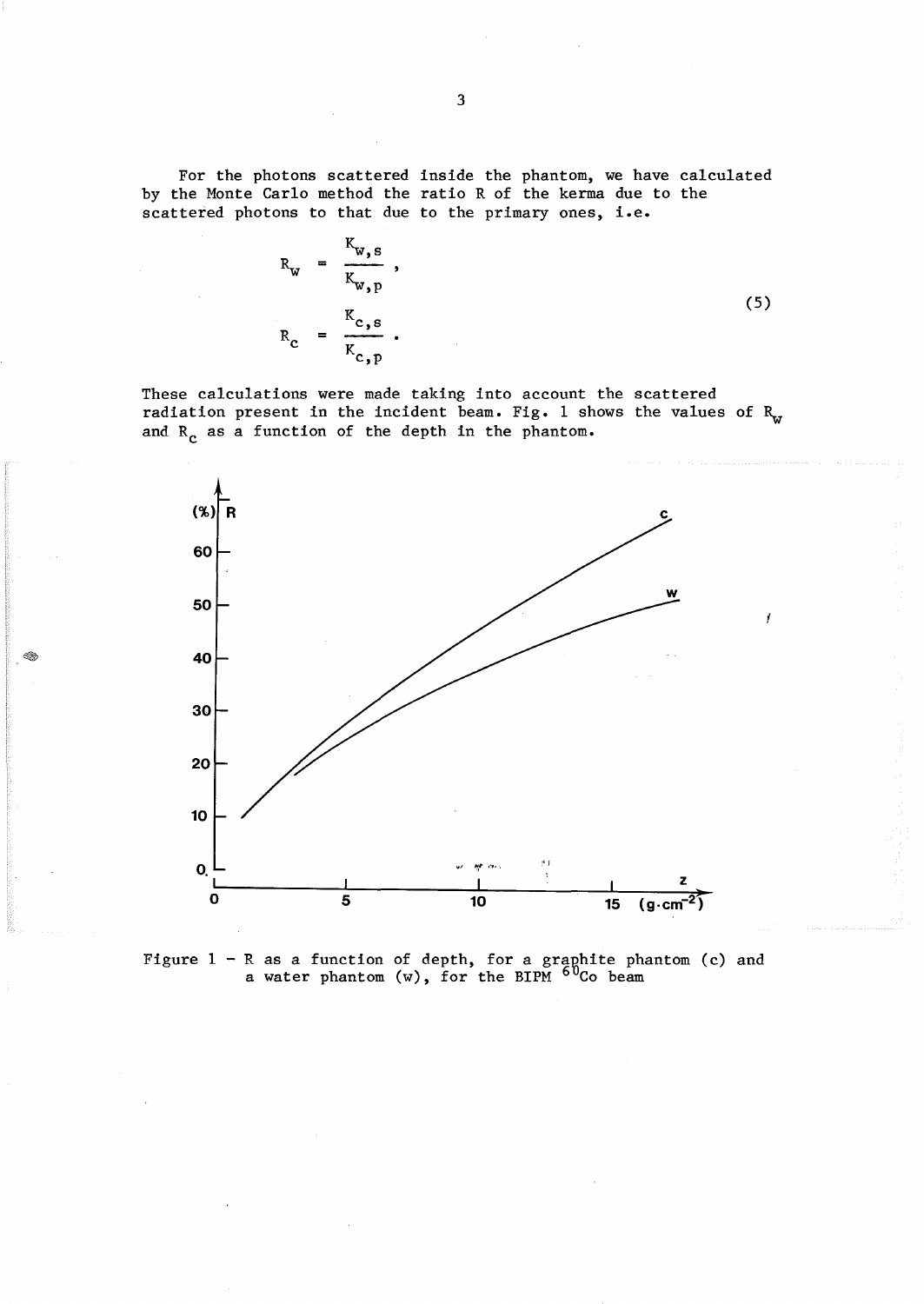The fraction of absorbed dose due to the radiation scattered inside the phantom is deduced from the kerma by

$$
D_{w,s} = K_{w,s} \left[ 1 + (\mu + \frac{2}{z} - \beta) \overline{r} \overline{x}_{s} \right]_{w} (1 - g_{s})_{w},
$$
  
\n
$$
D_{c,s} = K_{c,s} \left[ 1 + (\mu + \frac{2}{z} - \beta) \overline{r} \overline{x}_{s} \right]_{c} (1 - g_{s})_{c},
$$
  
\n(6)

where the term in brackets concerns the energy dissipation of the electrons set in motion by the photons scattered inside the phantom. The term  $\beta = (d \ R)/(R \ dz)$  represents the relative slope of the quantity R at the point of reference. For more details, see eq. (7) of reference [3].

By combining equations  $(3)$ ,  $(4)$ ,  $(5)$  and  $(6)$  we obtain for the ratio of the absorbed dose in water to that in graphite

$$
\frac{D_{w}}{D_{c}} = \frac{\exp[-(\mu/\rho)_{w} d] (\mu_{en}/\rho)_{w}}{\exp[-(\mu/\rho)_{c} d]} \frac{(\mu_{en}/\rho)_{w}}{(\mu_{en}/\rho)_{c}} \cdot
$$
\n
$$
\frac{[1 + (\mu + 2/z) \overline{r x_{p}}]_{w} + R_{w} [1 + (\mu + 2/z - \beta) \overline{r x_{s}}]_{w}}{[1 + (\mu + 2/z) \overline{r x_{p}}]_{c} + R_{c} [1 + (\mu + 2/z - \beta) \overline{r x_{s}}]_{c}} \cdot (7)
$$

se <del>op</del> als l

 $\sim 2.1$ 

The value of this ratio at 5  $g/cm<sup>2</sup>$  is equal to 1.050.

 $\mathbb{Q}_0$ 

We give in Table 1 the different numerical values of the quantities occurring in eq. (7) as well as their uncertainties.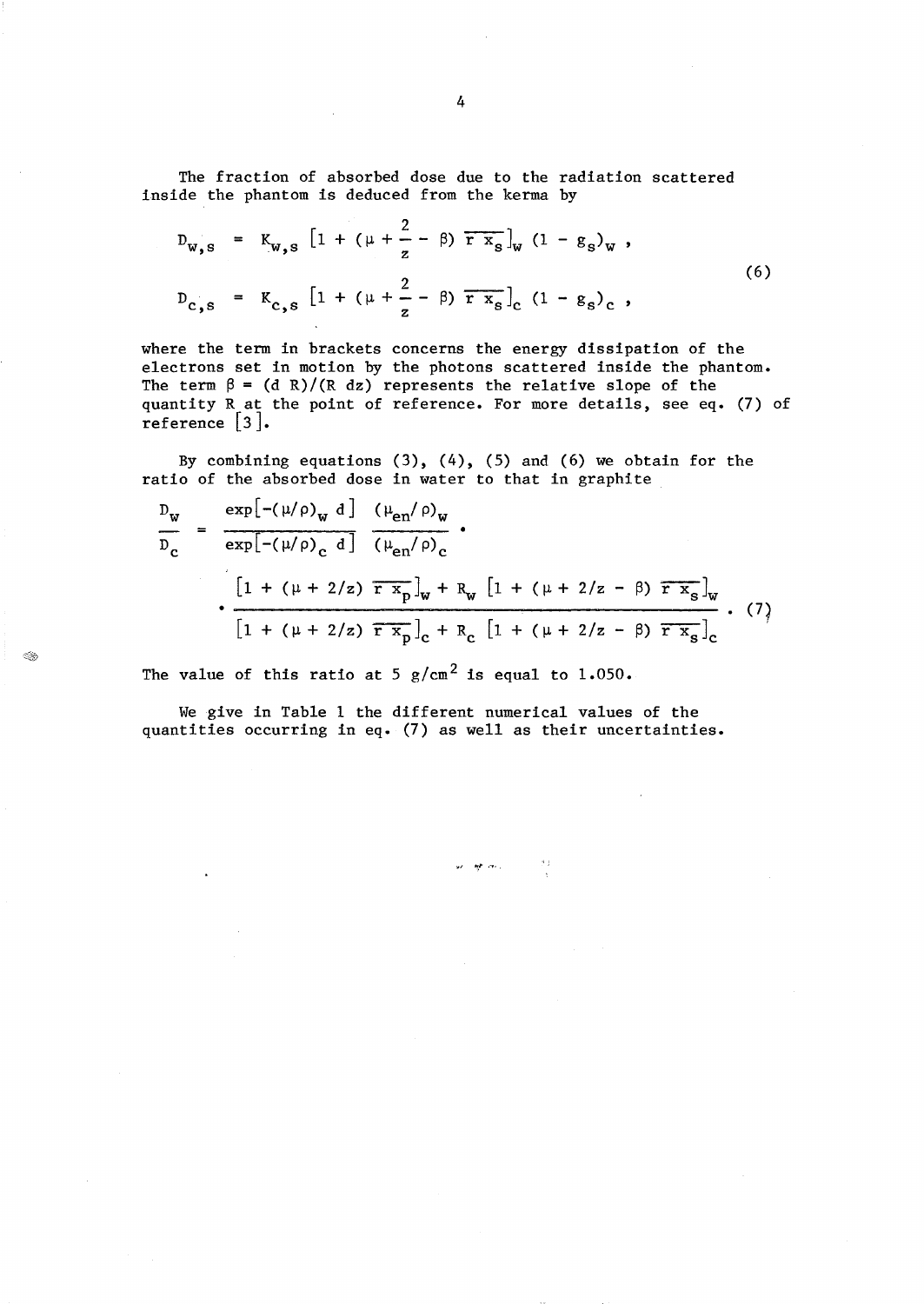| ٠<br>. .<br>۰.<br>۰.<br>v |  |
|---------------------------|--|
|---------------------------|--|

Quantities Mumerical values Concertainty Resulting at  $d = 5 g/cm<sup>2</sup>$  (%) (1) uncertainties (%) (1) uncertainties<br>(relative values) on the ratio<br> $D_{\rm rz}/D_{\rm c}$  (%)  $D_{\rm w}/D_{\rm c}$  $\exp[-(\mu/\rho)_w \ d]$ 0.969 3  $0.12$  ( 2)  $0.12$  $\sqrt{\exp[-(\mu/\rho)]^2}$  $\left(\frac{\mu_{\text{en}}}{\rho}\right)_{\text{w}}$  /  $\left(\frac{\mu_{\text{en}}}{\rho}\right)_{\text{c}}$ 1.110 9  $0.12$  ( 3)  $0.12$  $\left[1 + (\mu + \frac{2}{r}) \overline{r} \overline{x_p}\right]_w$ 1.009 1 0.04 0.03  $\left[1 + (\mu + \frac{2}{r}) \overline{r x_p}\right]_c$ 1.008 0  $0.04$   $0.03$  t 0.243 2 3.5 0.4  $R_{\mathbf{w}}$ 0.269 6  $R_{c}$ 3.5 0.4  $\left[1 + (\mu + \frac{2}{z} - \beta) \overline{r x_s}\right]_w$ 0.998 3 0.08 0.02  $[1 + (\mu + \frac{2}{z} - \beta) \overline{r x_s}]_c$ 2 0.996 9 0.08 0.02  $D_w/D_c$ 1.055 8 0.6

Numerical values of the quantities occurring in the determination of  $D_w/D_c$ , together with their uncertainties

(1) These uncertainties represent *la.* 

(2) For the uncertainty of this ratio we use the same value as in  $(3)$ .

(3) We assume that the uncertainty of this ratio is the same as that quoted in Hubbell's tables, namely an overall uncertainty of 0.3% between 0.6 and 1 MeV for the ratio  $(\mu_{en}/\rho)_{air}/(\mu_{en}/\rho)_{wall}$ . This uncertainty is supposed to correspond to 2.5 *a.* 

Q.